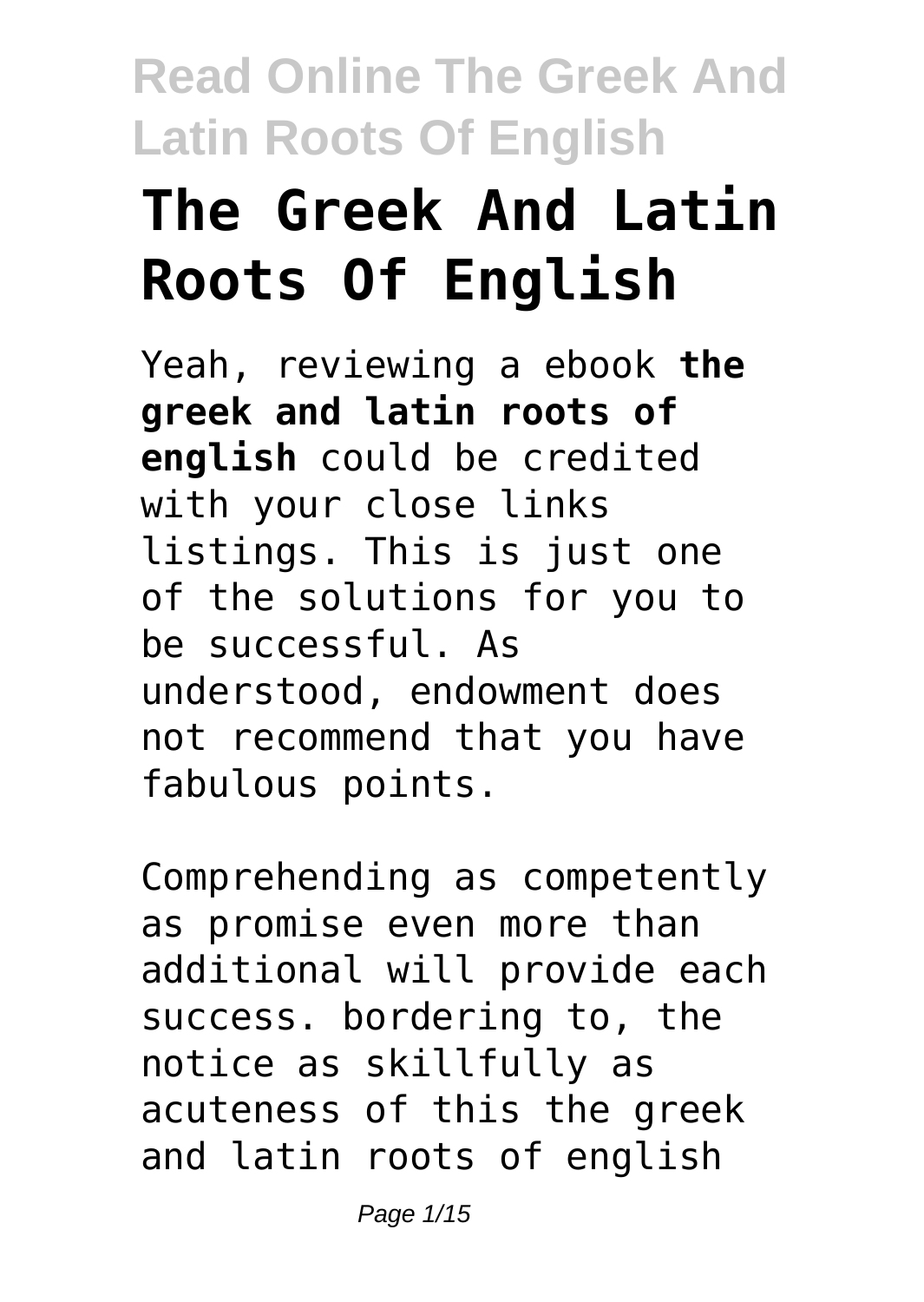can be taken as with ease as picked to act.

Latin and Greek roots and affixes | Reading | Khan Academy 5-Minute Latin and Greek Roots *Greek and Latin Roots Rap | Reading Music Video*

Latin and Greek Root Words: Graph = Write*Greek and Latin Roots Intro.* Greek and Latin Roots *Greek \u0026 Latin Roots 4th Week 1* Greek and Latin Roots in Everyday Life **English Vocabulary: Roots, Prefixes and Suffixes** Etymology and surprising origins of words Greek and Latin Roots *Discover the History of English* Where did English come from? - Claire Page 2/15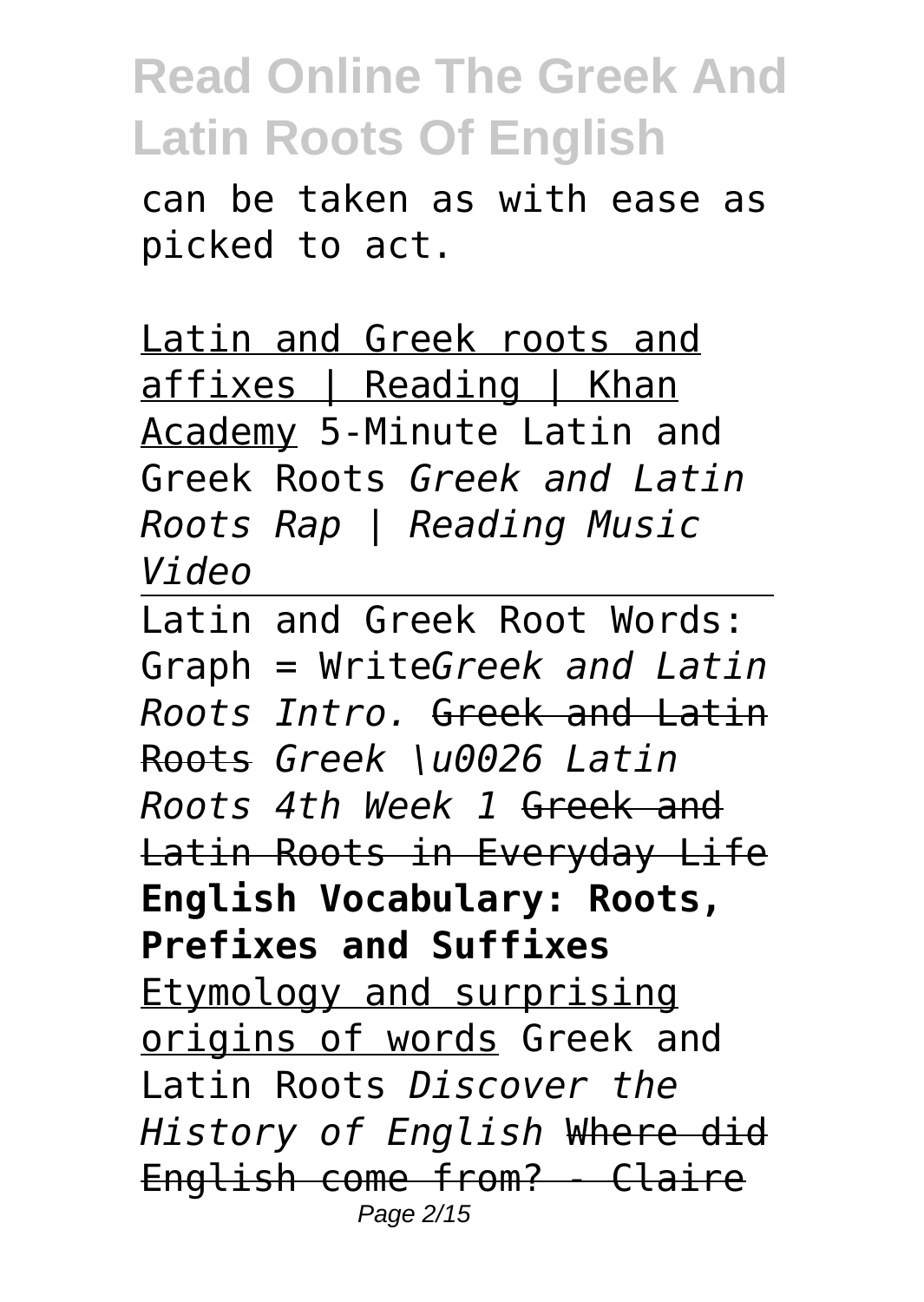Bowern *ROOT WORDS LESSON for First, Second, \u0026 Third Grade* PREFIX \u0026 SUFFIX SONGS

Learn about Word Formation I English Grammar | iken | ikenedu | ikenApp

Medical Terms*Latin and Greek Root Words: Dict = Say* Latin and Greek Root Words: Port = Carry *Latin and Greek Prefixes, Roots, \u0026 Suffixes* Vocabulary Lesson 2 Greek and Latin Roots **Latin and Greek Root Word: Bio = Life** *Greek and Latin Roots Video*

Greek and Latin Roots Book 6 Lesson 15**The Mr. A Show: Word Roots Unit 1 4th Grade ELA - Greek and Latin Root Parts** *Prefixes, Suffixes,* Page 3/15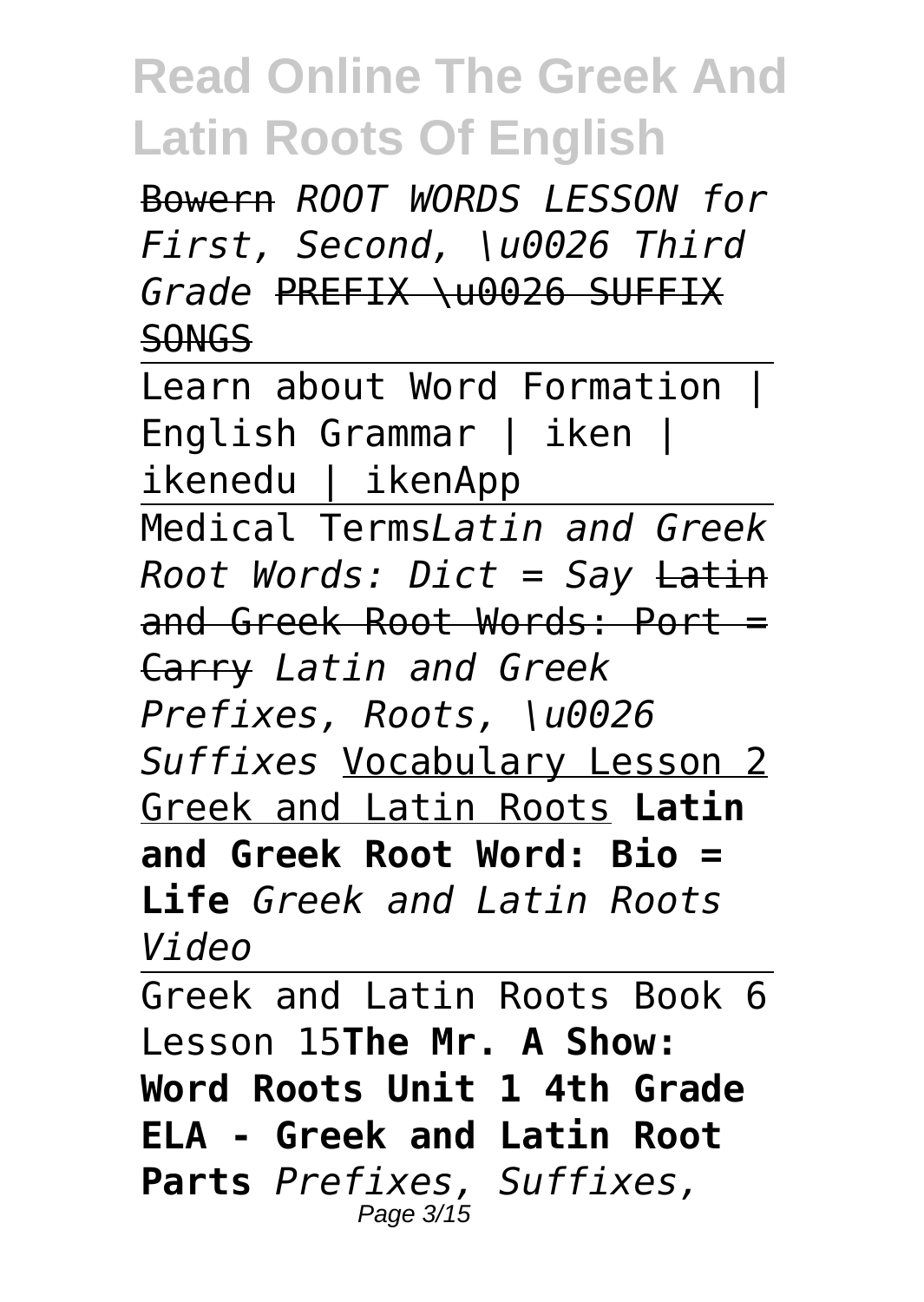*and Word Roots - Video and Worksheet* Greek Root Words *The Greek And Latin Roots* The Roots of Words Most words in the English language are based on words from ancient Greek and Latin. The root of the word "vocabulary," for example, is voc, a Latin root meaning "word" or "name." This root also appears in such words as "advocacy," "convocation," "evocative," "vocal," and "vowel."

*50 Greek and Latin Root Words - ThoughtCo* The English language uses many Greek and Latin roots, stems, and prefixes. These roots are listed Page 4/15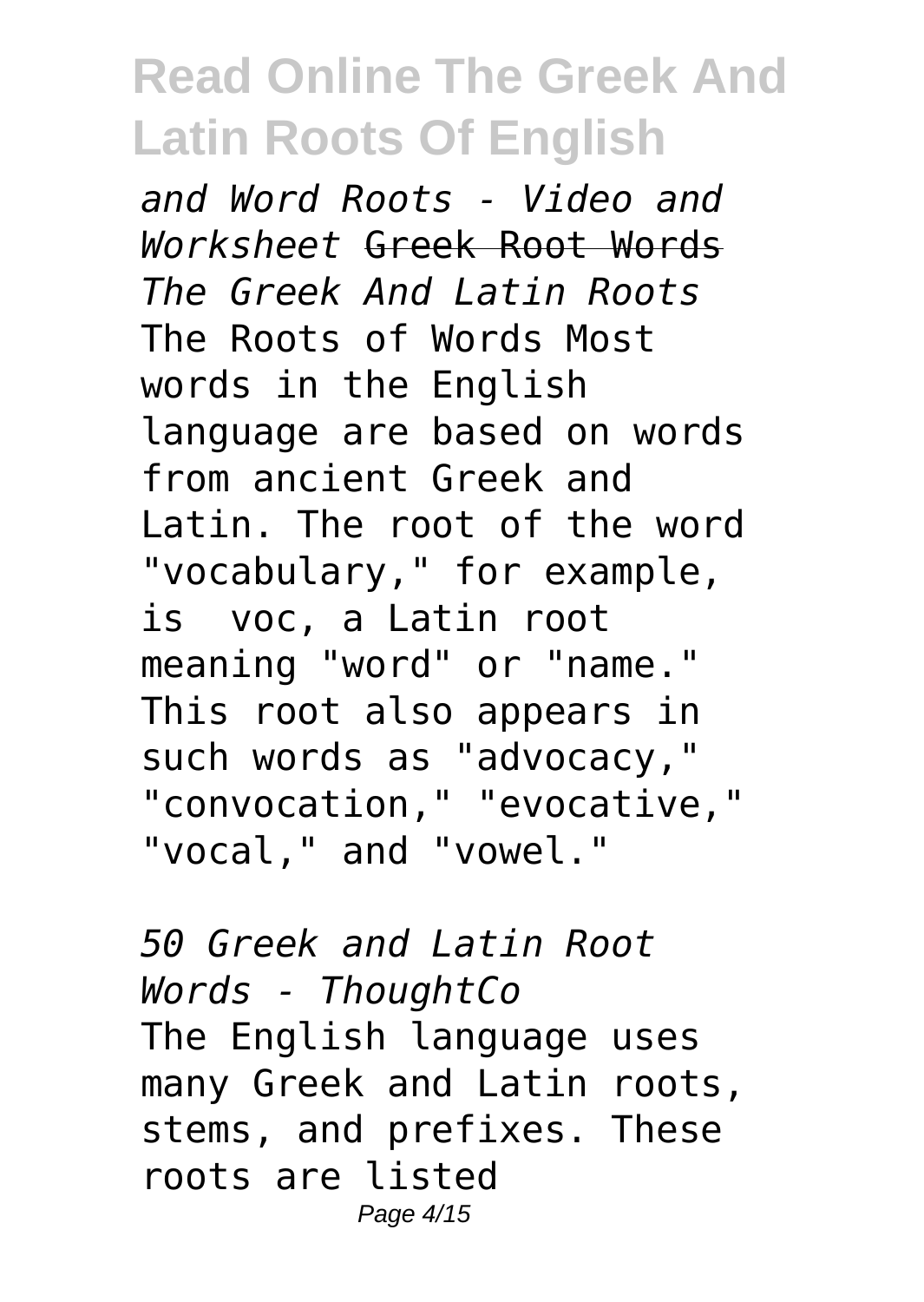alphabetically on three pages: Greek and Latin roots from A to G; Greek and Latin roots from H to O; Greek and Latin roots from P to Z. Some of those used in medicine and medical technology are listed in the List of medical roots, suffixes and prefixes.

*List of Greek and Latin roots in English - Wikipedia* Latin and Greek: from Latin calx (genitive calcis) "lime", from Greek χάλιξ (khálix) "pebble", "limestone" calcite, calcitrant, calcium, calculate, calculus, chalicothere, chalk, recalcitrant calv-, calum-Page 5/15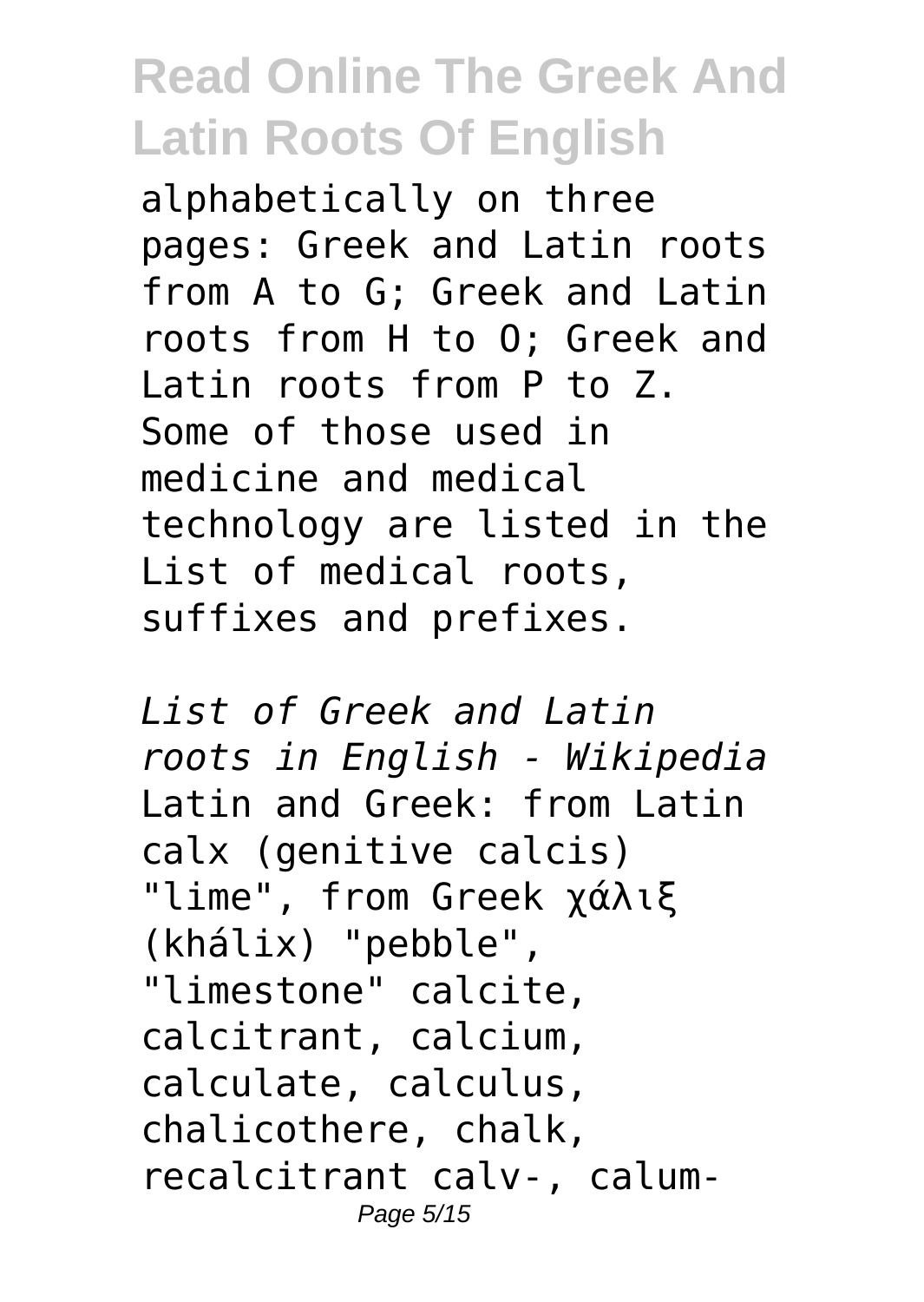trick, lie, deceive: Latin: calumnia "slander, trickery", from calvi "to trick, deceive" calumnious, calumny, cavil, challenge calyp-cover: Greek

*List of Greek and Latin roots in English/A–G - Wikipedia* Greek and Latin Roots Being a voracious reader will naturally boost your vocabulary. Context clues also provide helpful hints. But, certainly, a thorough understanding of our Greek and Latin root words is another tool in your kit.

*Greek and Latin Root Words - YourDictionary.com* Page 6/15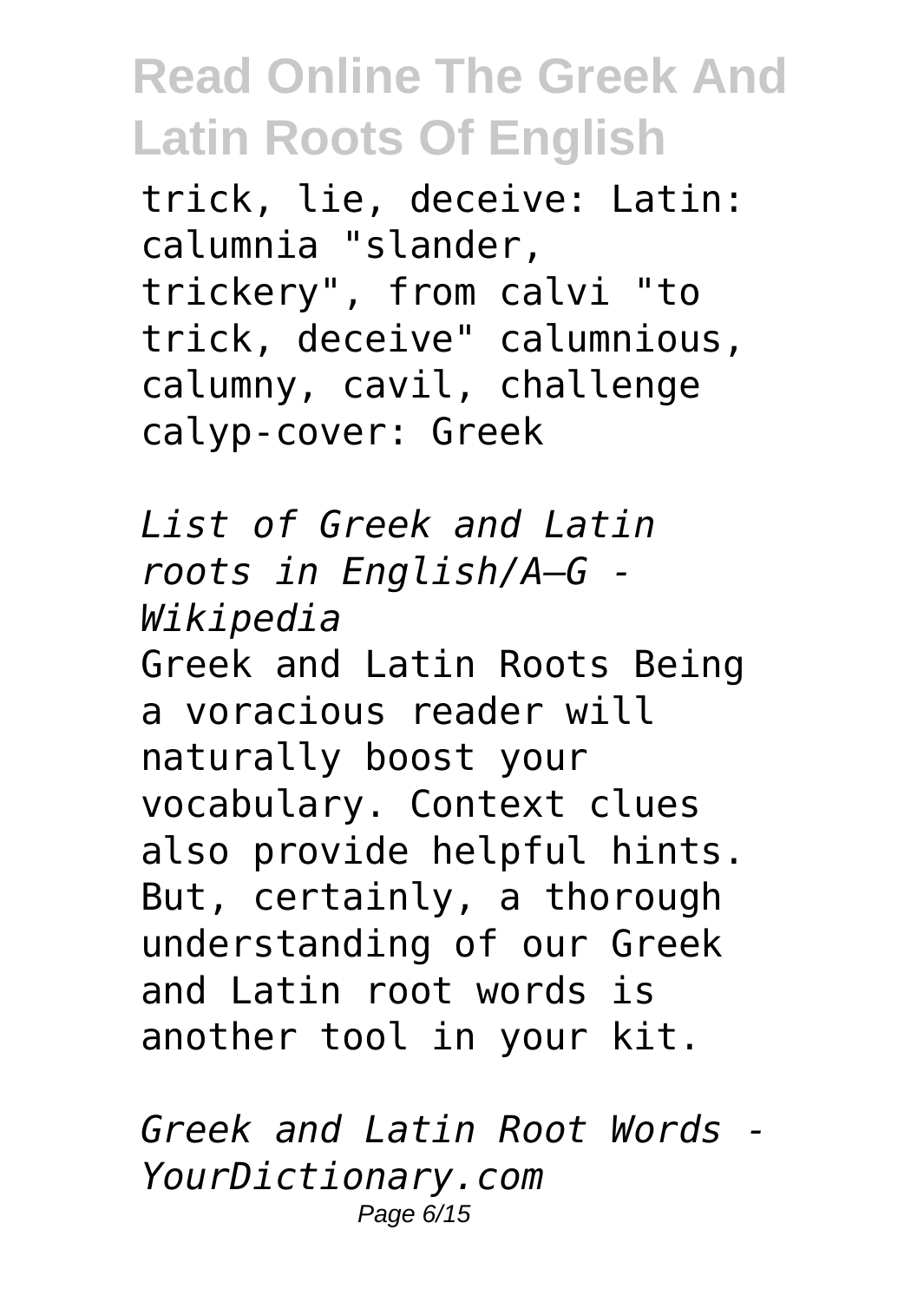List of Greek and Latin roots in English 7 cristcrest Latin crista cristate cross-fringe, tassel Greek κροσσός (krossos) cruc-cross Latin crux, crucis crucial, crucifix, crucify, excruciating crur-leg, shank Latin crus, cruris crural crypt-hidden Greek κρυπτός (kruptos) cryptic, cryptography

*List of Greek and Latin roots in English* A number of English words have Greek and Latin roots. An understanding of the commonly used roots will help you to easily guess and remember the meaning of new words and substantially Page 7/15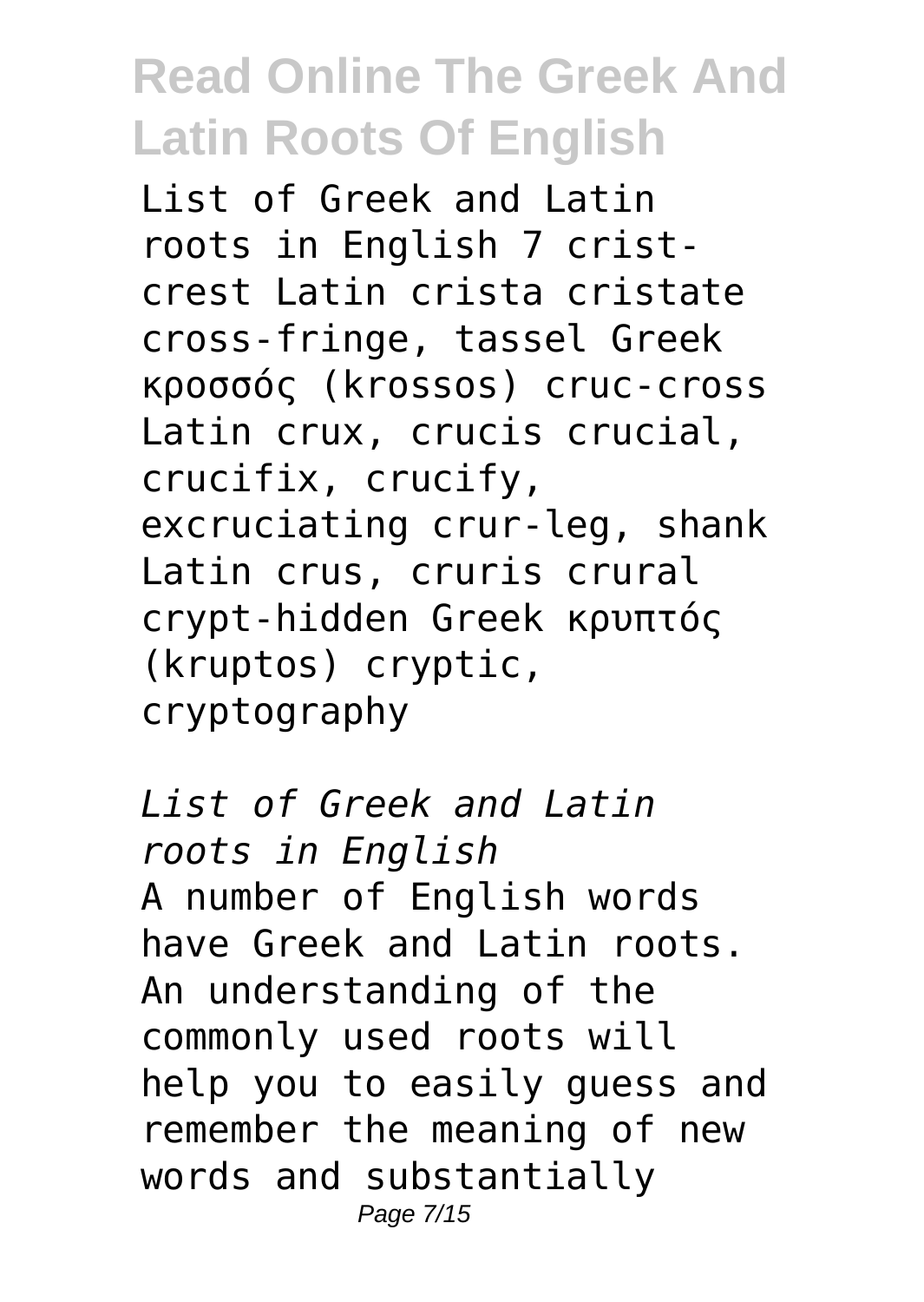strengthen...

*Greek and Latin Roots Pro - Apps on Google Play* ag, agi, ig, act. do, move, go. agent, agenda, agitate, navigate, ambiguous, action. ali, allo, alter. other. alias, alibi, alien, alloy, alter, alter ego, altruism. alt (us) high, deep. altimeter, altitude.

*Greek and Latin Roots: Roots* As John Hough, in Scientific Terminology, points out, roots rarely exist alone. They usually precede suffixes. The same is true of Greek and Latin, even if, when borrowing, we sometimes drop the suffix. Thus, the Page 8/15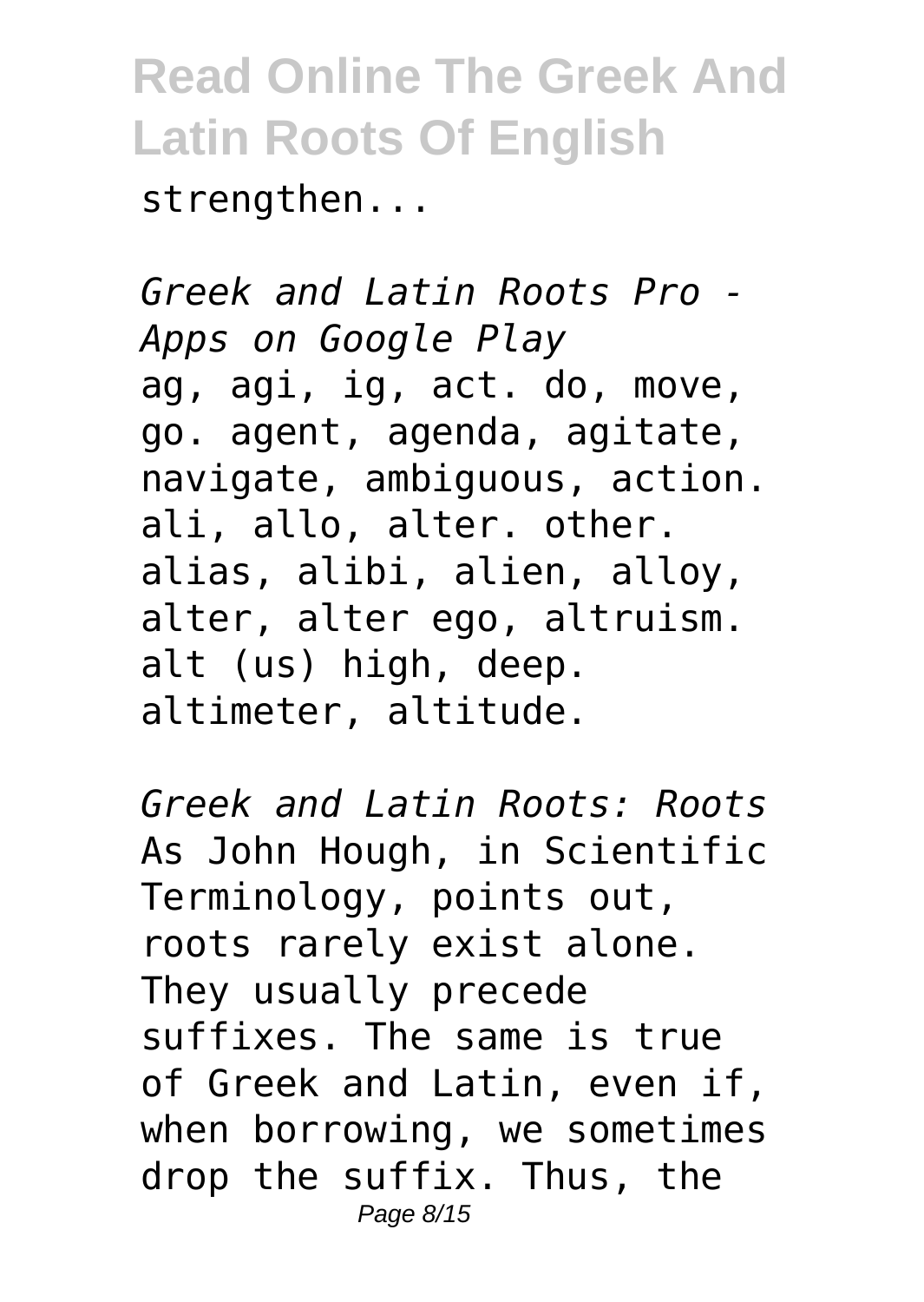word cell in English is really the Latin cella, from which we've dropped the a suffix.

*Using Greek and Latin Roots to Understand Words* Greek and Latin Root Words. 5 1 customer reviews. Author: Created by nicoleehmyers. Preview. Created: Jun 30, 2019. Independent practice in identifying the meanings of common affixes/roots from Greek and Latin. KS2 - KS3. Includes dictionary work. Read more. Free. Loading...

*Greek and Latin Root Words | Teaching Resources* Many new words are formed by Page 9/15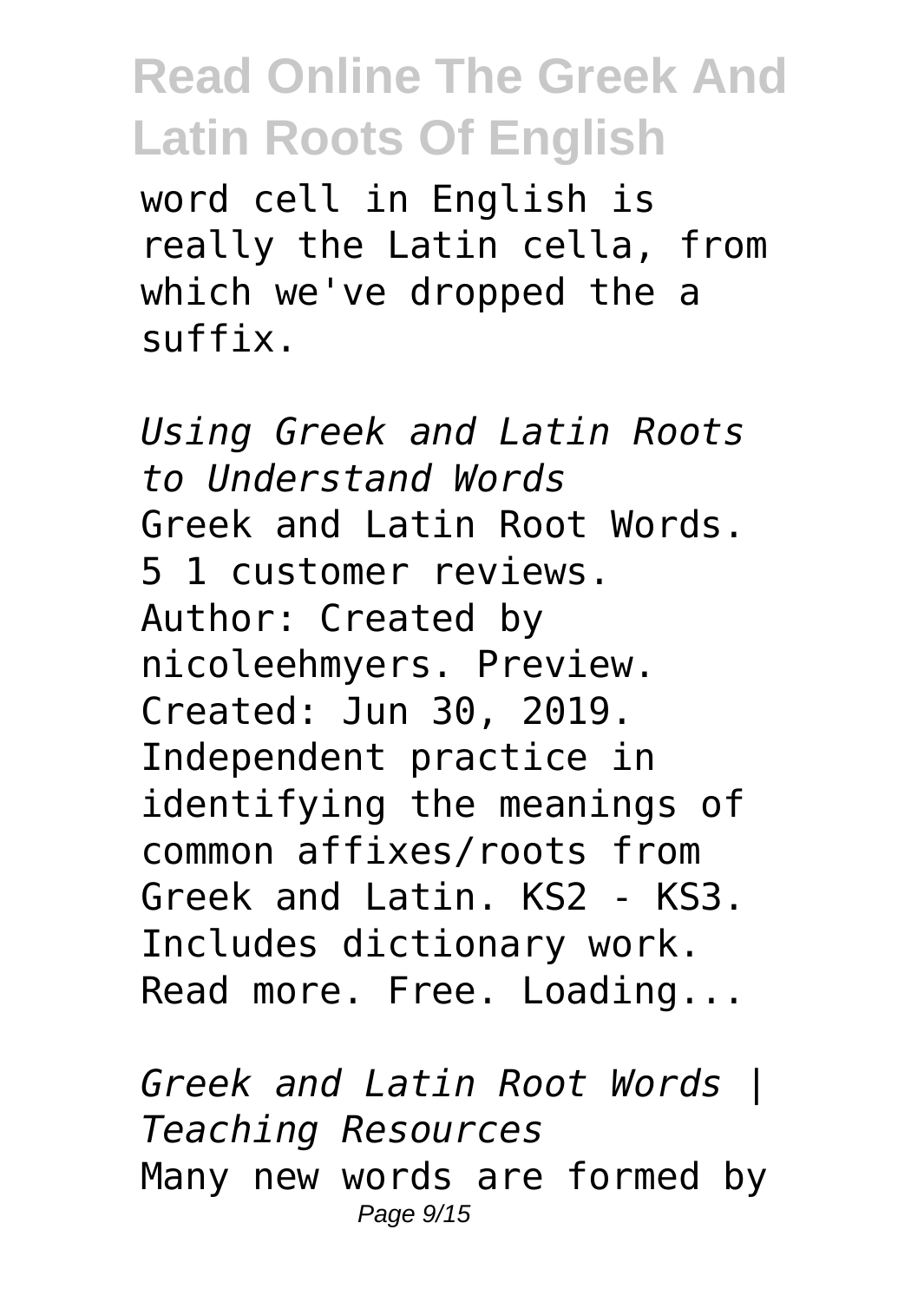adding an affix to the beginning or end of a Latin or Greek root or root word. When affixes are added to the beginning of roots or root words, they are called prefixes For example, the most common prefix is un-, which meant not or opposite of.

*Root Words, Roots and Affixes | Reading Rockets* Learn tricks for spelling, reading, and understanding the meaning of words. We hope you are enjoying this video! For more in-depth learning, check out Miacad...

*5-Minute Latin and Greek* Page 10/15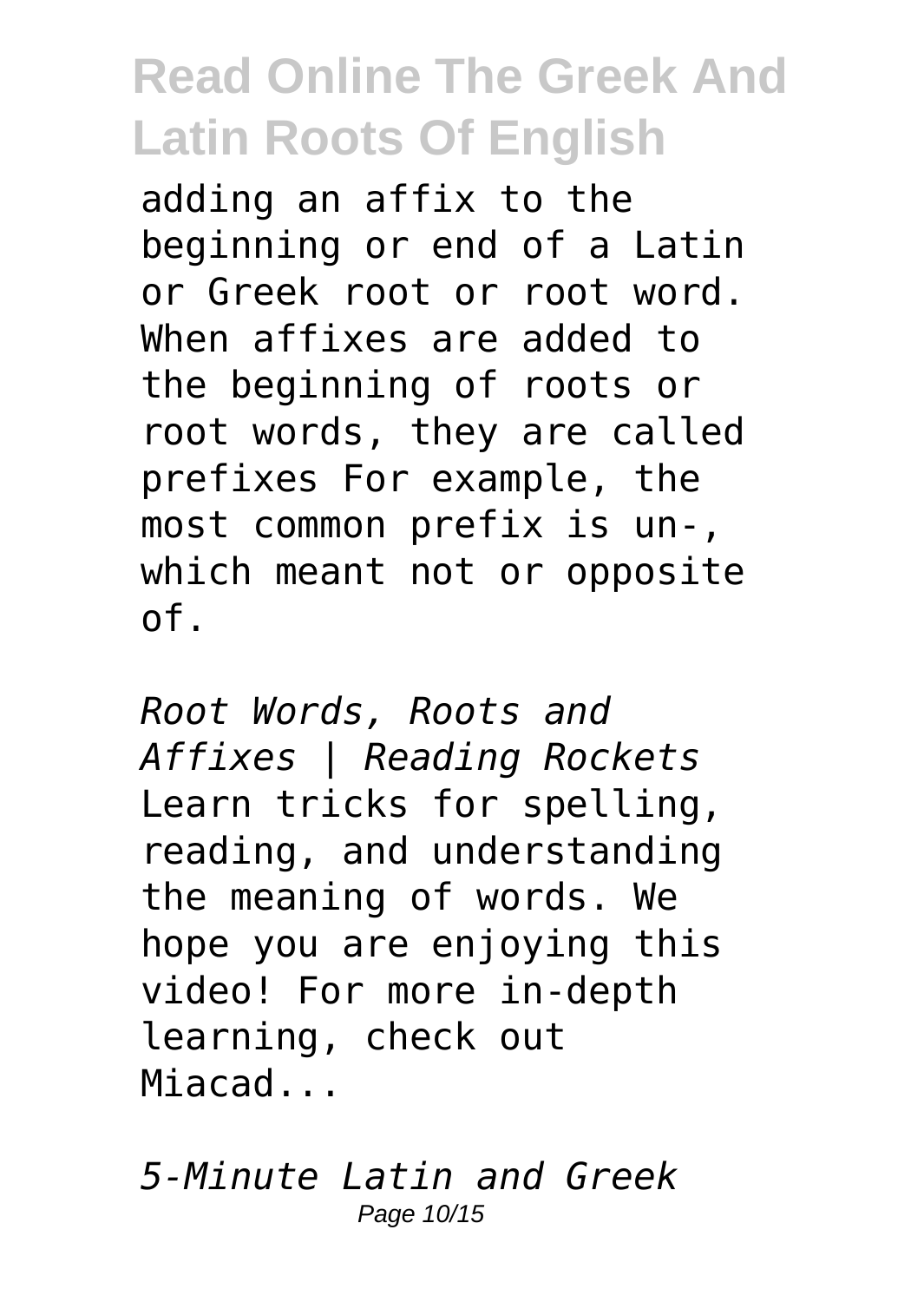*Roots - YouTube* Buy The Greek & Latin Roots of English Fifth by Green, Tamara M. (ISBN: 9781442233270) from Amazon's Book Store. Everyday low prices and free delivery on eligible orders.

*The Greek & Latin Roots of English: Amazon.co.uk: Green ...*

Our Greek and Latin Roots gives the lie to the myth by taking its readers on a journey of exploration through their own language. It charts the historical spread of the classical languages throughout the English-speaking world and encourages students to take Page 11/15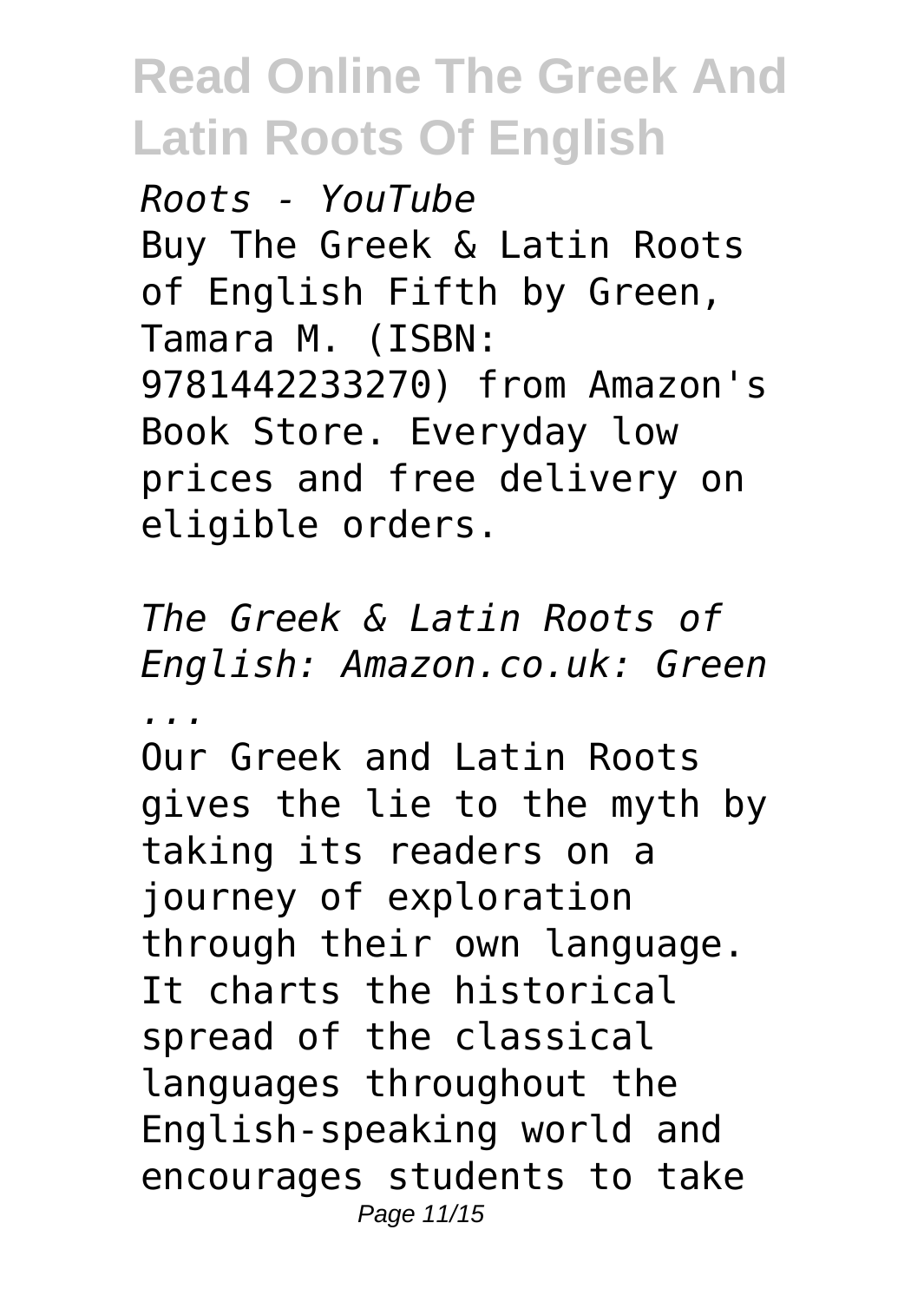an active role in uncovering just how central a part they play in giving English the shape it has today.

*Our Greek and Latin Roots (Awareness of Language): Amazon ...* Root word: Meanings: Origin: Examples and Definitions: a/n: not, without: Greek: abyss - without bottom; achromatic - without color; anhydrous - without water: a: on: Latin: afire - on fire; ashore - on the shore; aside - on the side: a, ab/s: from, away, off: Latin

*Word roots: The web's largest word root and prefix directory* Page 12/15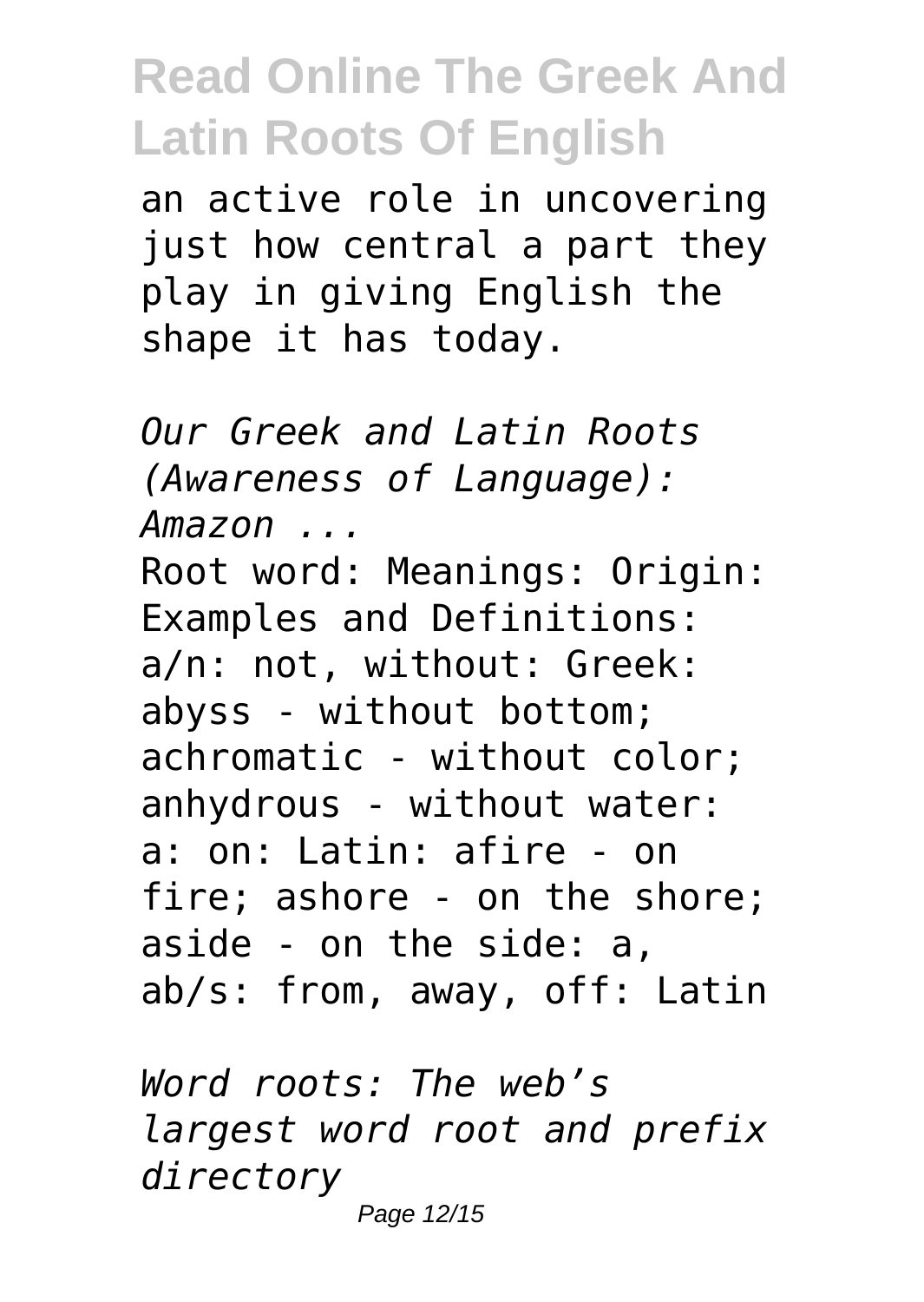• Greek is a living language while Latin is often referred to as an extinct language. • Greek was the lingua franca during the classical period whereas Latin was the lingua franca during the Middle Ages.

*Difference Between Greek and Latin Language | Compare the ...*

Greek and Latin roots help students connect new and unfamiliar words to words that they know and understand. Improves spelling - Greek and Latin roots usually have predictable spelling patterns. The more roots students know, the more Page 13/15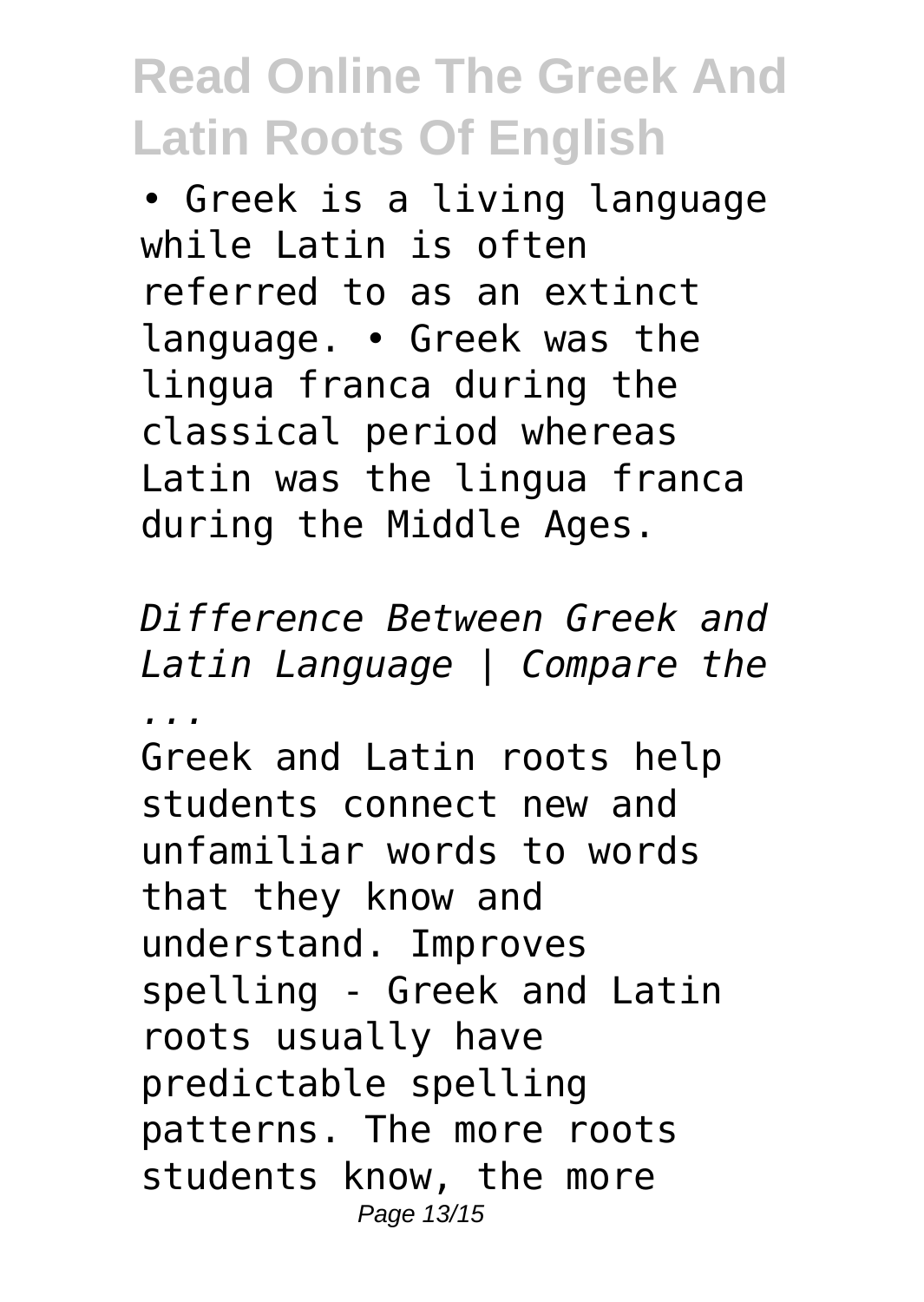their spelling will improve.

*How to Teach Greek and Latin Roots in Upper Elementary*

*...* Description Greek and Latin Roots! Almost 70% of the English language is derived from Latin and Greek languages. When students learn these "building blocks" it becomes easy for them to recognize and decode unfamiliar words that are related to a known root.

*Greek and Latin Roots [Book 2] • Teacher Thrive* 5th Grade Students teach you about finding Greek & Latin roots in words to unlock their meanings in this music Page 14/15